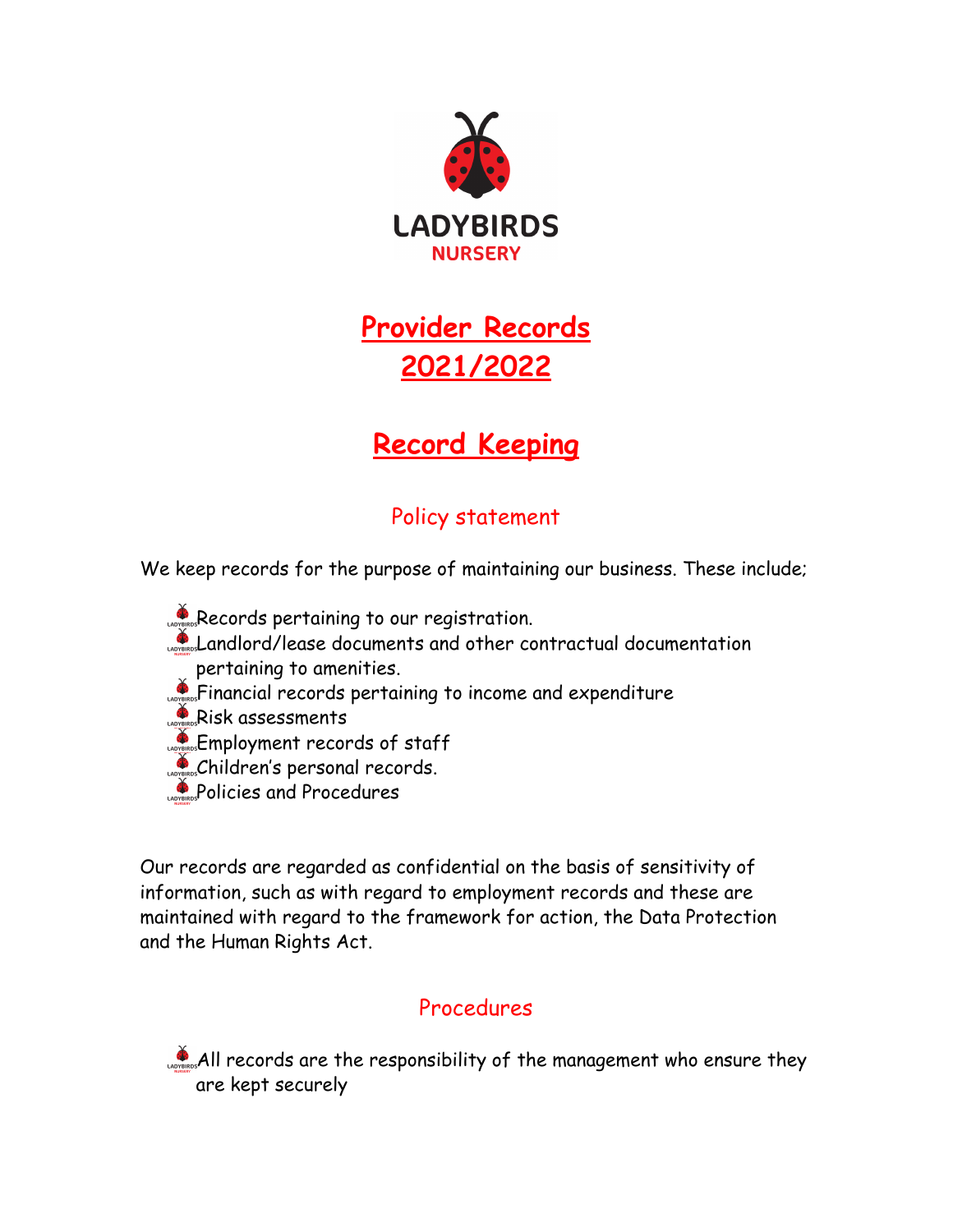- **AD** and **All records are kept in an orderly way in files and filing is up to date.**
- Health and safety records are maintained; these include risk
- assessments, details and checks or inspection and guidance etc.
- **OUR** Ofsted registration certificate is displayed
- Our Public Liability insurance certificate is displayed
- All our employment and staff records are kept securely and confidentially.
- **Medication records are stored in the office**
- Accident and incident forms are stored in the office
- Appraisal records
- Supervision Records
- Early Years Pupil Premium
- Disability Access Fund
- **26 Hours Entitlement**
- 30 Hours Entitlement
- Data Privacy
- Setting and Attendance Details
- Risk assessments
- **Criminal records**
- Records from outside agencies
- **Policies and Procedures**
- **CAPTER STAPESTRY ON line children's journal**

We understand that we must take into account GDPR when maintaining, storing and using these records

Policy Issued January 2016 Date to be Reviewed January 2017 Date Reviewed May 2017 Date to be Reviewed May 2018

Date Reviewed May 2018 Date to be Reviewed May 2019 Date Reviewed April 2019 Date to be Reviewed April 2020 Date Reviewed June 2020 Date to be Reviewed June 2021 Date Reviewed September 2021 Date to be Reviewed September 2022 Date Reviewed December 2021